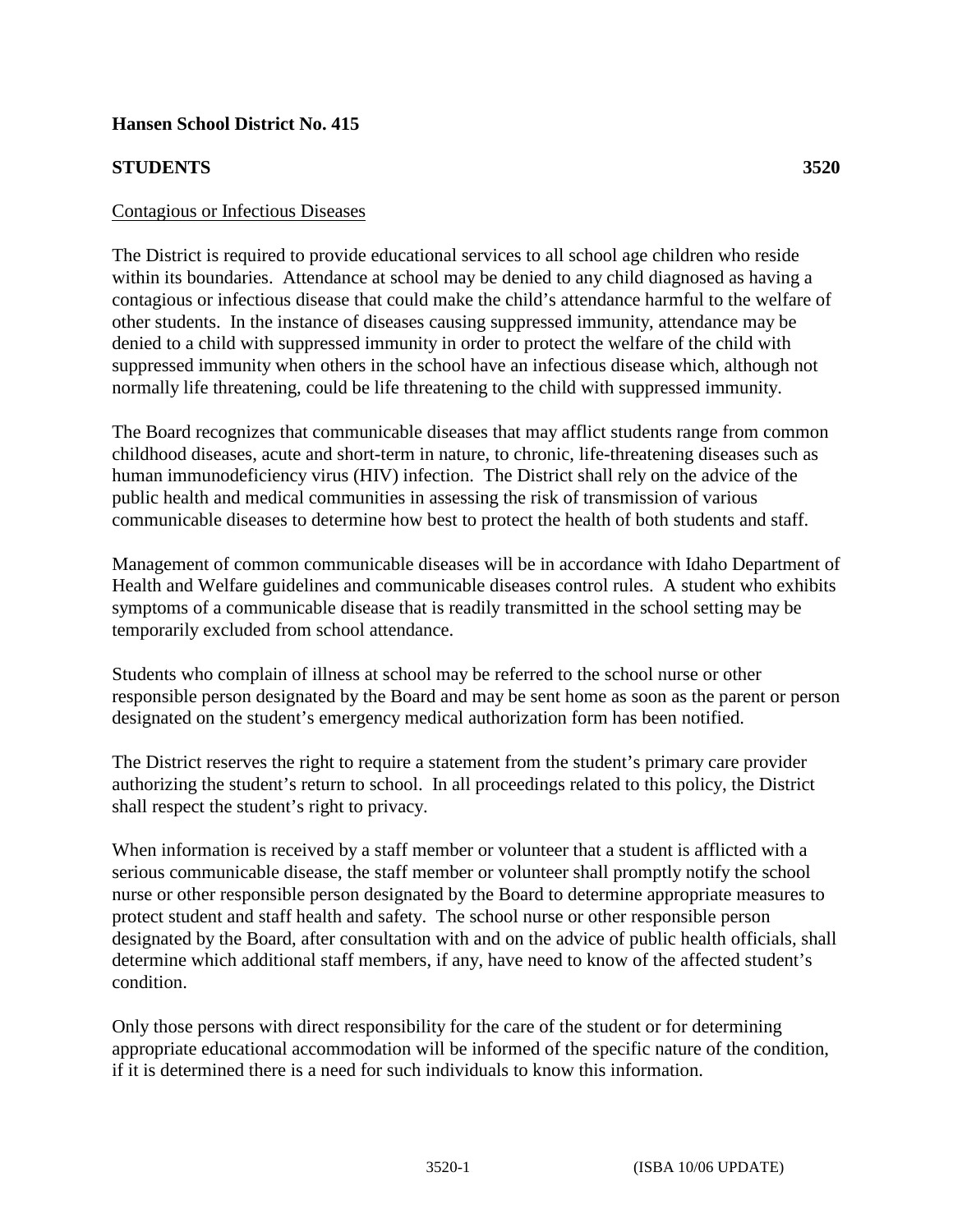Parents of other children attending the school may be notified that their child has been exposed to a communicable disease without identifying the particular student who has the disease.

## Pediculosis (Head Lice)

Pediculosis is the infestation of the hair, skin, or pubic area with adult lice, larvae, or nits (eggs).

The psychological, social and economical impact of head lice infestations can create a problem in the community. Every attempt will be made to educate students and parents on the prevention and eradication of head lice before and after an infestation is detected.

To avoid embarrassment and to contain the infestation, whole classrooms will be checked for head lice upon the report of possible infestation by a classroom teacher. The principal, his or her designee, school nurse, or another qualified professional will examine the child in question and their classmates. Siblings of students found with lice and their classmates will also be checked if there is the suspicion that infestation may exist. Due to the possible and very probable epidemic infestation of head lice in the school environment, anyone exhibiting head lice will be isolated immediately.

Any student found to have head lice will be removed from the classroom with their belongings. The parent/guardian and/or listed emergency contact will be contacted so they can pick up the student and begin treatment immediately. A student suspected of infestation will not ride the bus. The student will be held in the front office or the nurse's office until the parent/guardian arrives in order to avoid further infestation.

Parents/guardians should be provided with printed educational information on head lice treatment. The educational material should include details explaining the problem, lists the procedures for treatment and requirements for reentering school.

The student may return to school after being successfully treated so that no live lice or eggs are detected by the school nurse or a designated school official. The student's parent/guardian must accompany the student upon returning to school and remain present during the recheck. With the presence of nits or lice at the time of recheck, the student will continue to be excluded from school.

In the interest of the health and welfare of students enrolled in the District, no student will be permitted to attend classes if they are infested with head lice or the eggs of head lice.

All other children in the classroom where lice or nits have been reported will be checked and given a letter to take home explaining the situation and the need for parents to inspect their children carefully. Any child who is suspected of having lice will be treated with the utmost discretion.

Legal Reference: I.C. § 33-512 Governance of Schools